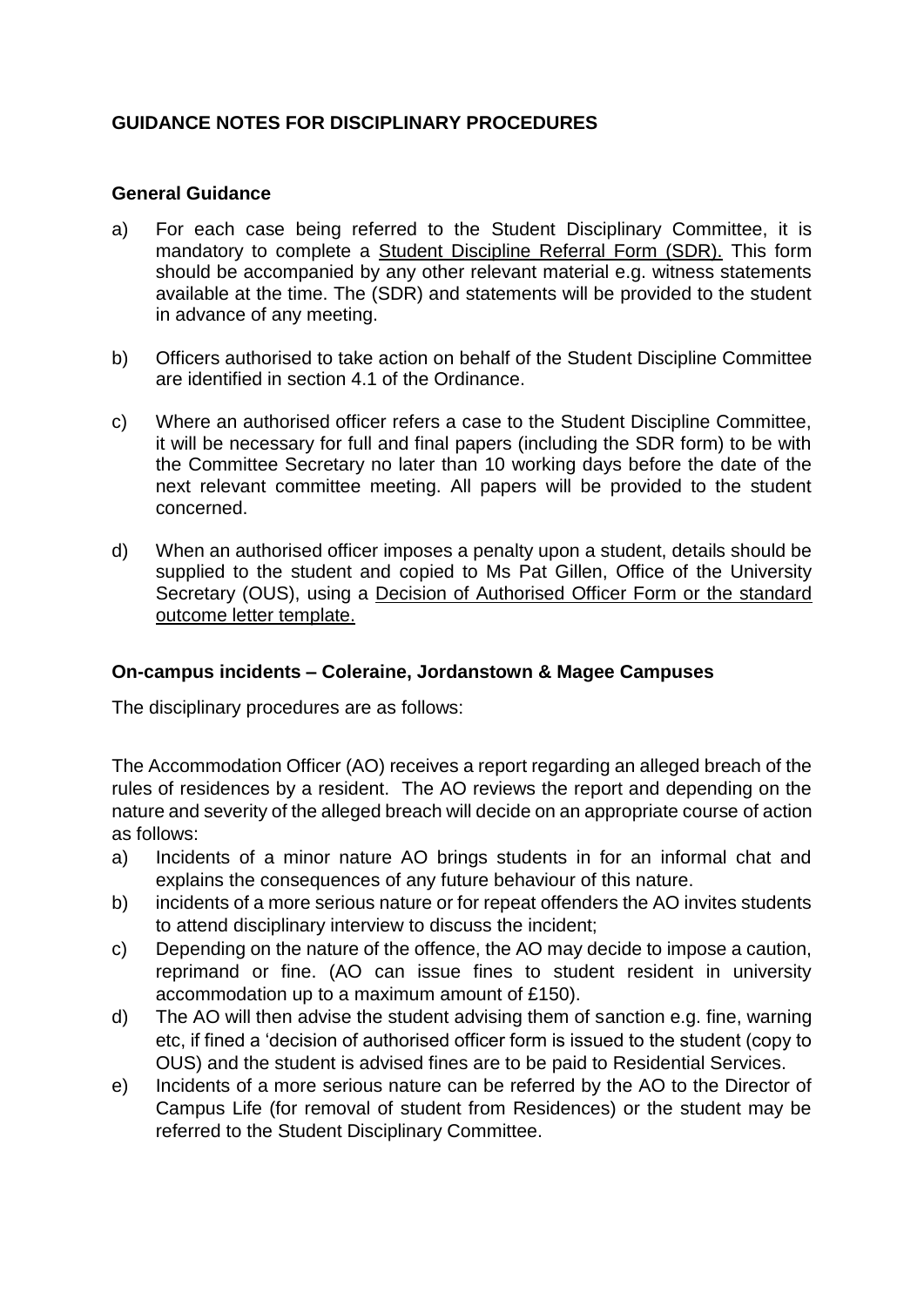# **Off-campus incidents – Coleraine & Magee Campuses**

All incidents received by the Provost's Office, University reception, Student Support, faculty staff or Residential Services that potentially involve Ulster students are forwarded directly to AO for investigation.

AO identifies if those responsible are Ulster University students;

- f) If the AO establishes that Ulster University students are occupants of the property the AO advises the students of the reported incident;
- g) For minor incidents or first offences not disputed; the students are warned and advised that further incidents of this nature may result in them appearing before a Disciplinary meeting with the Provost.
- h) For incidents of a more serious nature or repeat offenders, the AO will involve the Provost with whom students are requested to attend a Disciplinary interview. The AO, the Course Director and/or Head of School may also be invited to attend. The letter inviting students to a disciplinary interview is issued by the Provost's office.
- i) The outcome from this Disciplinary interview is notified to the student by the Provosts office (copied to Mrs Gillen) and if a fine is imposed, an invoice request form is completed by the Provost's office and sent to finance to process."

## **Off-campus incidents – Jordanstown/Belfast**

The Community Relations Coordinator (CRC) receives complaint. These may be notified via Belfast City Council, PSNI, Residents and other complaints. The Community Support Assistant searches Cognos/Banner systems for property address or name match. If none are found the CRC will either authorise a designated officer to visit the property or visit themselves.

- j) If officers fail to engage with tenants a University letter is left informing tenants to contact CRC.
- k) If no contact is made the CRC will request the BCC or PSNI to call to collect names.
- l) Once the identity of the Ulster student is known and confirmed an email is sent to the student requesting they attend an investigatory meeting with the CRC.
- m) Details of the complaint, ordinance reference XLI-(1.2b), time, date and venue are all included in the email. The student is also informed that they must give prior notice if they cannot attend the meeting. If they fail to do so they are in breach of the University's Ordinance XLI-1.2a.
- n) After full investigation if there is insufficient evidence for Disciplinary action the case will be closed and filed with no further action.
- o) Where there is sufficient evidence and the case is not contested the CRC will recommend/and action disciplinary sanctions on behalf of Authorised Officer:
	- a) issue of a caution.
	- b) issue a formal warning.
	- a) Issue a fine.
	- b) Alert the student's HOS to the outcome of the case
	- A combination of a,b,c,d.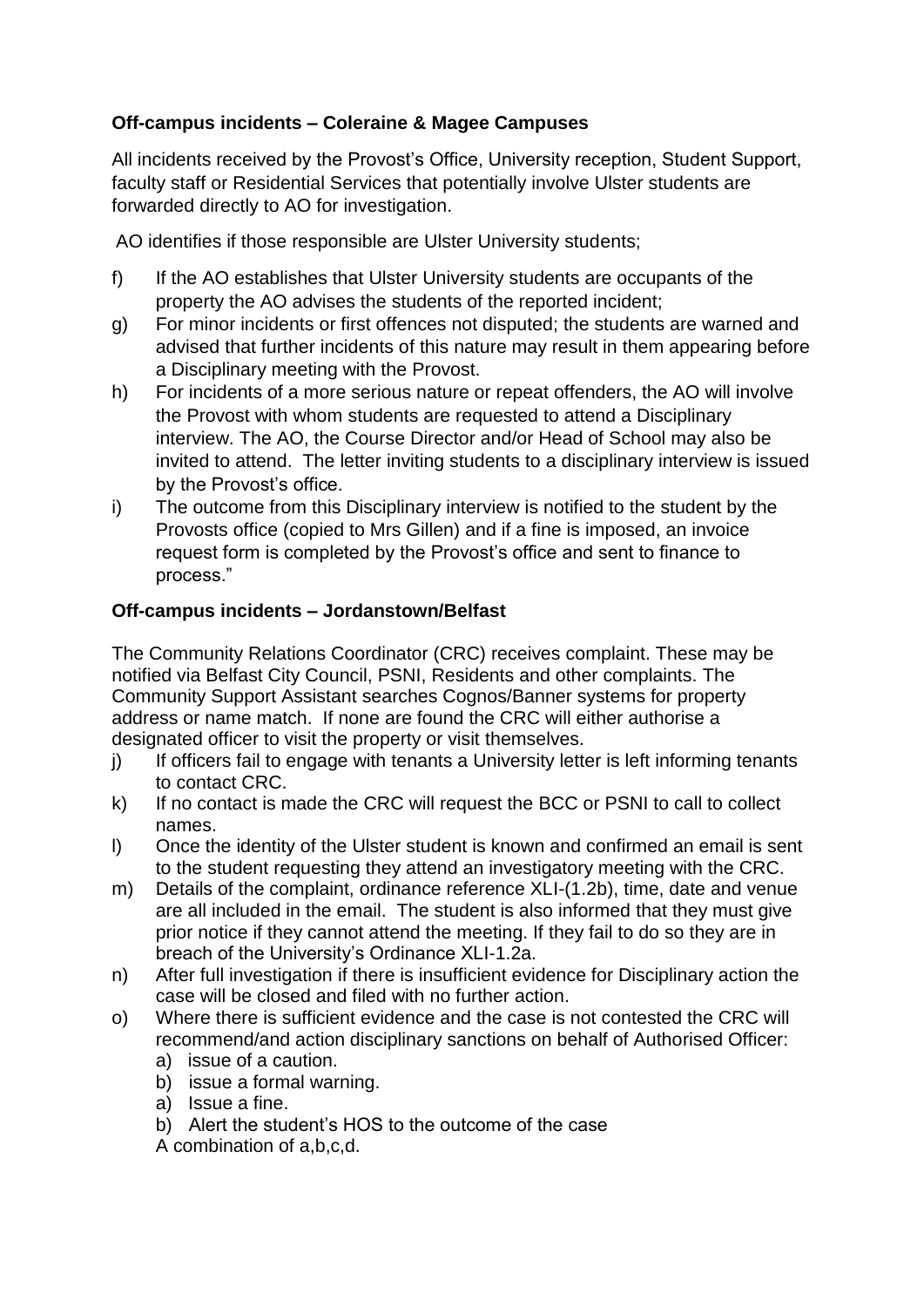#### **Students at investigatory meetings are given full explanation of sanctions and consequences**.

- q) Authorised Officer (Provost) office is made aware of actions
- r) Community Relations Office prepares paperwork i.e. Investigating Officer Report, fine letter and issues to Provost PA to inform Finance of fine.
- s) For more serious cases the CRC will refer to Provost for their consideration e.g. repeat offenders, PSNI reports.
- t) The Provost under Ordinance XLI 4.1 can invite student in for a further investigatory interview and where appropriate impose sanctions
- u) If the Provost deems the case serious enough and outside their empowered remit, they can refer the case to the Student Disciplinary Committee for consideration. All relevant paperwork including completed SRF must be included with referrals.

## **Appeals against sanctions imposed by Accommodation Officer, Provosts and Student Discipline Committee**

If a student is not prepared to accept the decision of the Accommodation Officers who have dealt with the alleged offence, the student has the right to appeal, in writing through the University Secretary within ten days of the decision. The appeal may be either against the decision or against the penalty, or both, and must state briefly the grounds on which it is made. This shall not apply where an Accommodation Officer has referred the matter to the Disciplinary committee in accordance with paragraph 4.4 of the Student Ordinance. The University Secretary will forward the details of the appeal to the Provost of the Campus on which the alleged offence took place. The Provost may set aside, vary or confirm the decision of the Accommodation Officer who dealt with the offence or may set aside or confirm the penalty imposed.

There shall be no appeal from a decision taken by the Provost unless a greater penalty is imposed. Should a greater penalty be imposed the student has the right to appeal to the University Secretary the decision of the Provost. This appeal will be dealt with by the Student Disciplinary Committee at its next available meeting. The Student Disciplinary Committee may set aside, vary or confirm the decision taken by the person who dealt with the offence or may set aside or vary the penalty imposed. there shall be no appeal from a decision taken by the Student Disciplinary Committee unless the Committee has imposed a greater penalty.

If a student is not prepared to accept the decision of the Student Disciplinary Committee the student has the right to appeal in writing through the University Secretary, within ten days of the notification of the decision - in which case the appeal will be considered by the Student Appeal Board.

The Student Appeal Board may set aside, vary or confirm the decision of the Student Disciplinary Committee or may set aside or vary the penalty imposed. There shall be no appeal from a decision of the Student Appeal Board.